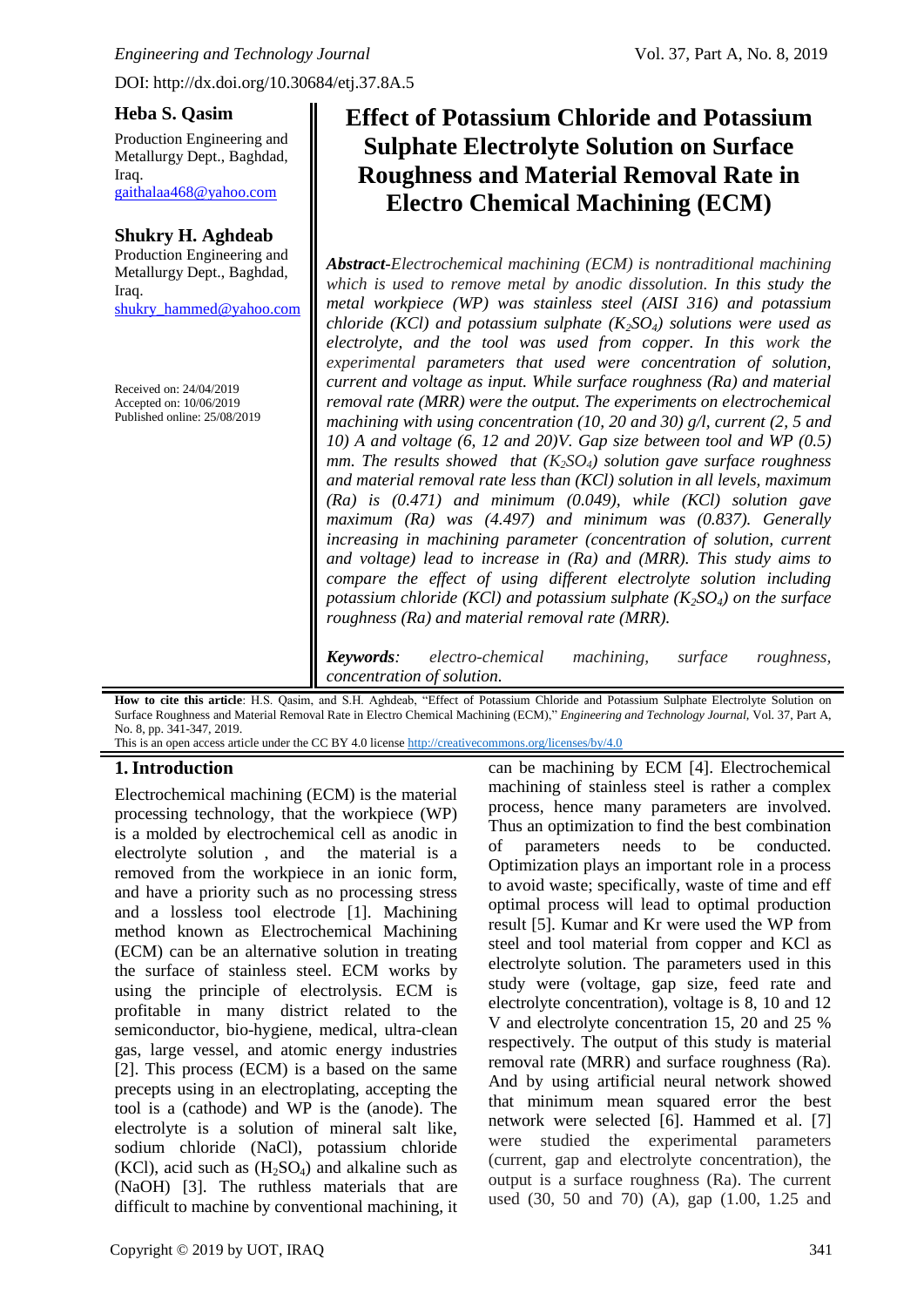1.50) (mm) and electrolyte concentration (100, 200 and 300) (g/L) and by using ANOVA showed that the current is the most influential factor of the other factors on surface roughness (Ra). The workpiece was used from aluminum alloy 7025 in this study. And tool used were made from the copper. The optimum of comparisons of experimental parameters is current at step (1) 30 A, gap at level (1) 1.00 mm and electrolyte concentration in the step (1)  $100(g/L)$  shown the average experiments and prediction surface roughness1.352 μm and 1.399 μm respectively. Unare and Attar [8] were studied the experimental parameters (voltage, tool feed and electrolyte concentration). The value of voltage is 15, 18 and 21 V, tool feed 0.3, 0.6 and 0.9 and electrolyte concentration is 10, 15 and 20. WP was used from aluminium alloy 7075, tool material was used from copper and KCl solution. The optimum parameters was found out by Gray-Taguchi method, output in ECM operation is metal removal rate (MRR) and surface roughness (SR). The optimum parameter found in: Voltage 15 V, Feed rate 0.9 mm/min and electrolyte concentration 20%.

Other nonconventional operation is electro discharge machining; the difference between electrochemical machining and electro discharge machining is shown in Table 1.

**Table 1: Difference between ECM & EDM Process [9]**

| <b>ECM</b>                | <b>EDM</b>                  |
|---------------------------|-----------------------------|
| Using electrolyte as a    | Using dielectric fluid as a |
| conducting medium         | conducting medium           |
| between tool and WP.      | between tool and WP.        |
| It works on principle     | It works on the principle   |
| faraday's law of          | of spark erosion.           |
| electrolysis.             |                             |
| Metal is removed by       | Metal is removed by         |
| electrochemical reaction. | melting and vaporization.   |
| Tool used are of required | Tool used are oversize      |
| size of the WP.           | for machining inside        |
|                           | surface and undersize for   |
|                           | machining outside           |
|                           | surface.                    |
| No heat is generated      | Heat is generated during    |
| during the process.       | the process.                |
| Metal removal rate is     | Low metal removal rate.     |
| high.                     |                             |

## **2. The Electrochemical Reaction**

The electrochemical reaction is the chemical reaction, which is, happen in the solution at the interface of an electronic conductor (a metal) and ionic conductor (electrolyte), and which contain electron transfer between the electrode and electrolyte or species in solution and this reaction is driven by external applied voltage. The chemical reaction that involves a transfer of electron can be used to produce an electric current. In this process, the reverse is applied. It is possible to use an electric current to force a particular chemical reaction to occur [9]. The metal removal is carried out by maintaining an electrolyte between the WP (anode) and tool (cathode) across a very small gap between them. The electrolyte removes gas bubbles generated in the electrode gap, heat, and the dissolution product such as metal hydroxides. Electrochemically using (KCl) solution as electrolyte. When the circuit power is switched on, the electrolyte gets ionized according to the following relationships [10]:-

$$
KCl \rightarrow K^{+} + Cl^{-}
$$
  
(1)

 $H_2O \rightarrow H^+ + OH^-$ 

(2)

Positively charged ions:  $H^+$  and  $K^+$  towards cathode and negatively charged ions: (OH) and (Cl<sup>-</sup>) go towards anode.

So the anode metal (WP) becomes [11]:-

$$
Fe \rightarrow Fe^{+2} + 2e
$$
 (3)  
When the metal ions leave the WP surface

(anode), many reactions occur in the electrolyte.  $Fe^{+2}+2Cl^-\rightarrow FeCl_2$  (4)

$$
\text{Fe}^{+2} + 2\text{OH} \rightarrow \text{Fe}(\text{OH})_2
$$

(5)

$$
\text{FeCl}_2 + 2\text{OH} \rightarrow \text{Fe(OH)}_2 + 2\text{Cl}^{\cdot} \tag{6}
$$

This ferrous hydroxide  $(Fe(OH)_2)$ is a green black precipitate[12].

(Cl- ) ions may lose an electron and hence undergoes oxidation at the anode leading to evolution of chlorine gas at anode [13].

$$
2CI \rightarrow CI + 2e^{-}
$$
  
\n
$$
2FeCl2+Cl2\rightarrow 2FeCl3
$$
\n(7)

Green-black ferrous hydroxide  $(Fe(OH<sub>2</sub>)$  reacts with the oxygen to form ferric hydroxide  $(Fe(OH)<sub>3</sub>)$  which is red-brown in color [14]:

$$
2H_2O \rightarrow O_2\uparrow + 4H^+ + 4e^-
$$
 (9)

$$
2Fe(OH)2+H2O+O2\rightarrow 2Fe(OH)3\downarrow
$$
\n
$$
Fe(OH)3+3HCl\rightarrow FeCl3+3H2O
$$
\n
$$
(11)
$$
\n
$$
FeCl+2KOH+E2(OH)+2KG!
$$
\n
$$
(12)
$$

$$
FeCl3+3KOH \rightarrow Fe(OH)3+3KCl
$$
 (12)

## **3. Electrochemical Reactions of Potassium Sulphate (K2SO4)**

| $H_2O \rightarrow H^+ + OH^-$ | (13) |
|-------------------------------|------|
|                               |      |

 $K_2SO_4 \rightarrow 2Na^+ + SO4^{-2}$  (14) The anode metal (WP) becomes  $Fe \rightarrow Fe^{+2}+2e^-$ (15)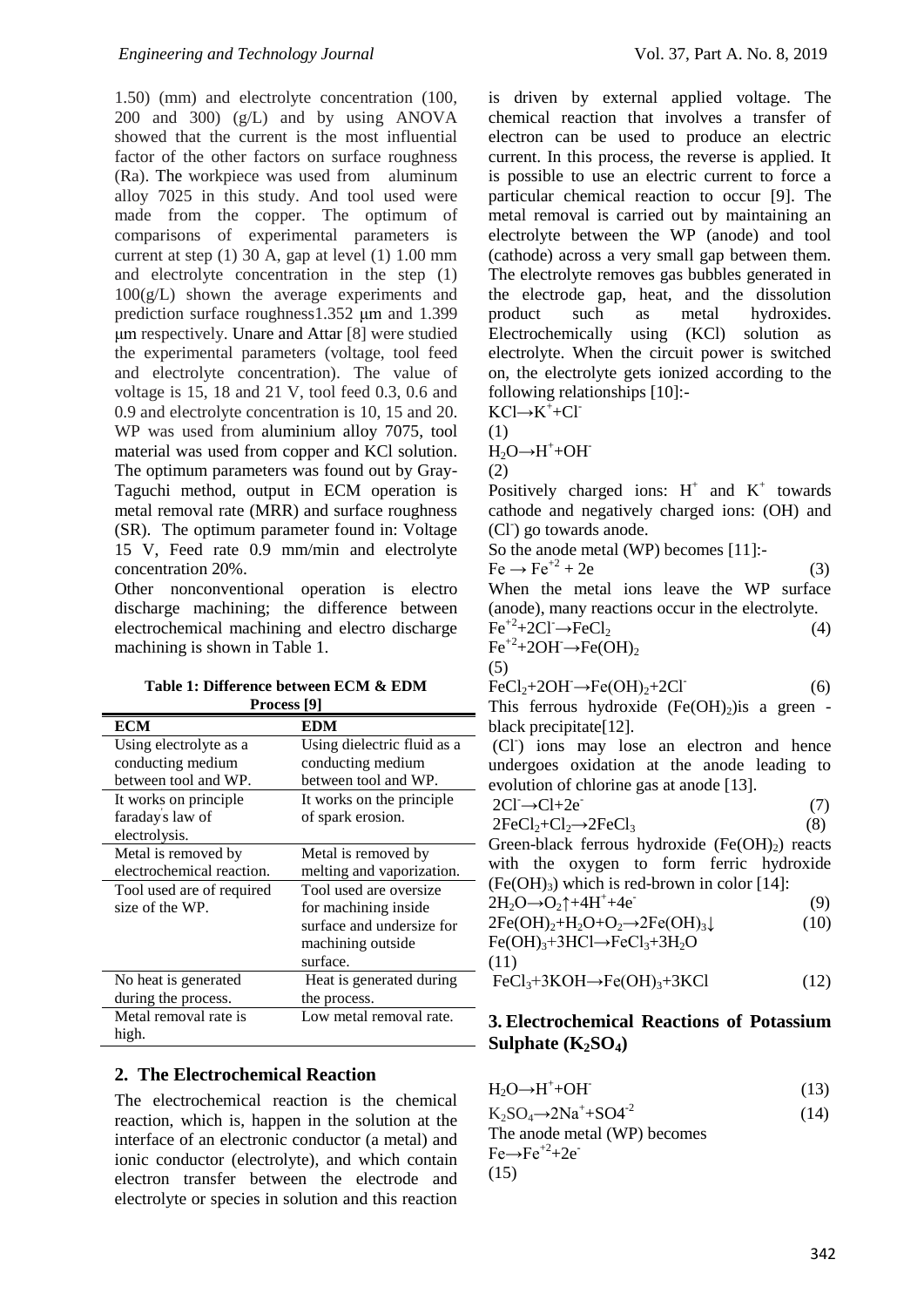When the metal ions leave the WP surface (anode), many reactions occur in the electrolyte<br> $E_0^{+2}$  (16)

$$
\begin{array}{ll}\n\text{Fe}^{+2} + \text{SO}_4 \xrightarrow{2} - \text{FeSO}_4 & (16) \\
\text{Fe}^{+2} + 2\text{OH} & \longrightarrow \text{Fe} & (OH)_2 \\
(17)\n\end{array}
$$

 $Fe(SO_4)_2 + 2OH \rightarrow Fe(OH)_2 + 2SO_4^{-2}$ (18)

This ferrous hydroxide  $(Fe(OH<sub>2</sub>)$  is a green black precipitate.

 $2SO_4^{-2} \rightarrow SO_4 + 2e^-$ (19)

 $FeSO_4+SO_4 \rightarrow Fe(SO_4)_3$  (20)

 $H^+$ + SO<sub>4</sub><sup>2</sup> → HSO<sub>4</sub> (21)

$$
2H_2O \rightarrow O_2\uparrow + 4H^+ + 4e^-
$$
\n
$$
2Fe(OH)_2 + H_2O + O_2 \rightarrow Fe_2(OH)_3\downarrow
$$
\n
$$
(23)
$$

$$
2Fe(OH)2+H2O+O2\rightarrow Fe2(OH)3\downarrow
$$
 (23)  
Fe<sub>2</sub>(OH)<sub>2</sub>+3HSO<sub>4</sub>\rightarrow Fe<sub>2</sub>(SO<sub>22</sub>+3H<sub>2</sub>O (24)

$$
Fe2(OH)3+5HSO4 \rightarrow Fe2(SO4)3+5H2O
$$
 (24)  
Fe<sub>2</sub>(SO<sub>4</sub>)<sub>3</sub>+6KOH \rightarrow 2Fe(OH)<sub>3</sub>+3K<sub>2</sub>SO<sub>4</sub> (25)

$$
\Gamma \mathbf{c}_2(\mathbf{S}\mathbf{U}_{4})\mathbf{C}^{\mathrm{T}}\mathbf{U}\mathbf{N}\mathbf{U}\mathbf{\Pi}\mathbf{C}^{\mathrm{T}}\mathbf{C}(\mathbf{U}\mathbf{\Pi})\mathbf{C}^{\mathrm{T}}\mathbf{C}\mathbf{N}\mathbf{C}^{\mathrm{T}}\mathbf{D}\mathbf{N}\mathbf{C}^{\mathrm{T}}\mathbf{D}\mathbf{N}\mathbf{C}^{\mathrm{T}}\mathbf{D}\mathbf{N}\mathbf{C}^{\mathrm{T}}\mathbf{D}\mathbf{N}\mathbf{C}^{\mathrm{T}}\mathbf{D}\mathbf{N}\mathbf{C}^{\mathrm{T}}\mathbf{D}\mathbf{N}\mathbf{C}^{\mathrm{T}}\mathbf{D}\mathbf{N}\mathbf{C}^{\mathrm{T}}\mathbf{D}\mathbf{N}\mathbf{C}^{\mathrm{T}}\mathbf{D}\mathbf{N}\mathbf{C}^{\mathrm{T}}\mathbf{D}\mathbf{N}\mathbf{C}^{\mathrm{T}}\mathbf{D}\mathbf{N}\mathbf{C}^{\mathrm{T}}\mathbf{D}\mathbf{N}\mathbf{C}^{\mathrm{T}}\mathbf{D}\mathbf{N}\mathbf{C}^{\mathrm{T}}\mathbf{D}\mathbf{N}\mathbf{C}^{\mathrm{T}}\mathbf{D}\mathbf{N}\mathbf{C}^{\mathrm{T}}\mathbf{D}\mathbf{N}\mathbf{C}^{\mathrm{T}}\mathbf{D}\mathbf{N}\mathbf{C}^{\mathrm{T}}\mathbf{D}\mathbf{N}\mathbf{C}^{\mathrm{T}}\mathbf{D}\mathbf{N}\mathbf{C}^{\mathrm{T}}\mathbf{D}\mathbf{N}\mathbf{C}^{\mathrm{T}}\mathbf{D}\mathbf{N}\mathbf{C}^{\mathrm{T}}\mathbf{D}\mathbf{N}\mathbf{C}^{\mathrm{T}}\mathbf{D}\mathbf{N}\mathbf{C}^{\mathrm{T}}\mathbf{D}\mathbf{N}\mathbf{C}^{\mathrm{T}}\mathbf{D}\mathbf{N}\mathbf{C}^{\mathrm{T}}\mathbf{D}\mathbf{N}\mathbf{C}^{\mathrm{T}}\mathbf{D}\mathbf{N}\mathbf{C}^{\mathrm{T}}\mathbf{D}\mathbf{N}\mathbf{C}^{\mathrm{T}}\mathbf{D}\mathbf{N}\mathbf{C}^{\mathrm{T}}\mathbf{D}\mathbf{N}\mathbf{C}^{\mathrm{T}}\mathbf{D}\mathbf{N}\mathbf{C}^
$$

## **4. Calculation of MRR exp**

The actual MRR can be determined by the:[9]

MRR exp=  $\frac{W}{A}$ M  $(g/min)$  (26)

Where:

 $MRR \exp =$  experimental material removal rate.

 $Wb = Weight of the WP before ECM matching$ (g).

 $Wa = weight of the WP after ECM matching$ (g).

MT =Machining Time (min).

## **5. Experimental Work**

## *I. Electrode and Workpiece*

The workpiece was used from stainless steel AISI 316 with thickness of 2 mm and dimensions of (40x 30) mm is shown in Figure 1. The chemical composition of workpiece is shown in Table 2. Tool is made from copper with dimensions of (110x30) mm and thickness (6) mm is shown in Figure 2. The rectangle electrode was used to remove along the surface of the sample, so that it is easy to read the roughness of the device used.

Nine samples were selected in this study of the two solutions and changed in machining parameters (concentration of electrolyte solution, current and voltage). (1) mm was taken from the length of sample after machining as shown in Figure 3.

*II. Electrolyte* The tow electrolytes (solutions) were used in this process, the first solution was mixing from water filtered and KCl (potassium chloride) and the second solution was  $K_2SO_4$  (putassium sulphate) with water filtered and concentration (10, 20 and 30) (g/l).

## *III. ECM machine*

ECM machine that used in these experiments is shown in Figure 3. And it consists of:

- . The drilling contrivance.
- . Electrolyte pour.
- . Power equipping.
- . WP fitting.
- . Electrolyte chamber.
- . Gap indicator.
- . Electrolyte inlet.

## **6. Surface Roughness Measurements**

The name of device that used to measure surface roughness (Ra) is Marsurf mahr by taking the mean of three results of (Ra).



**Figure 1: WP (stainless steel AISI 316) before machining**



**Figure 2: The copper electrode**



**Figure 3: WP (stainless steel AISI 316) after machining**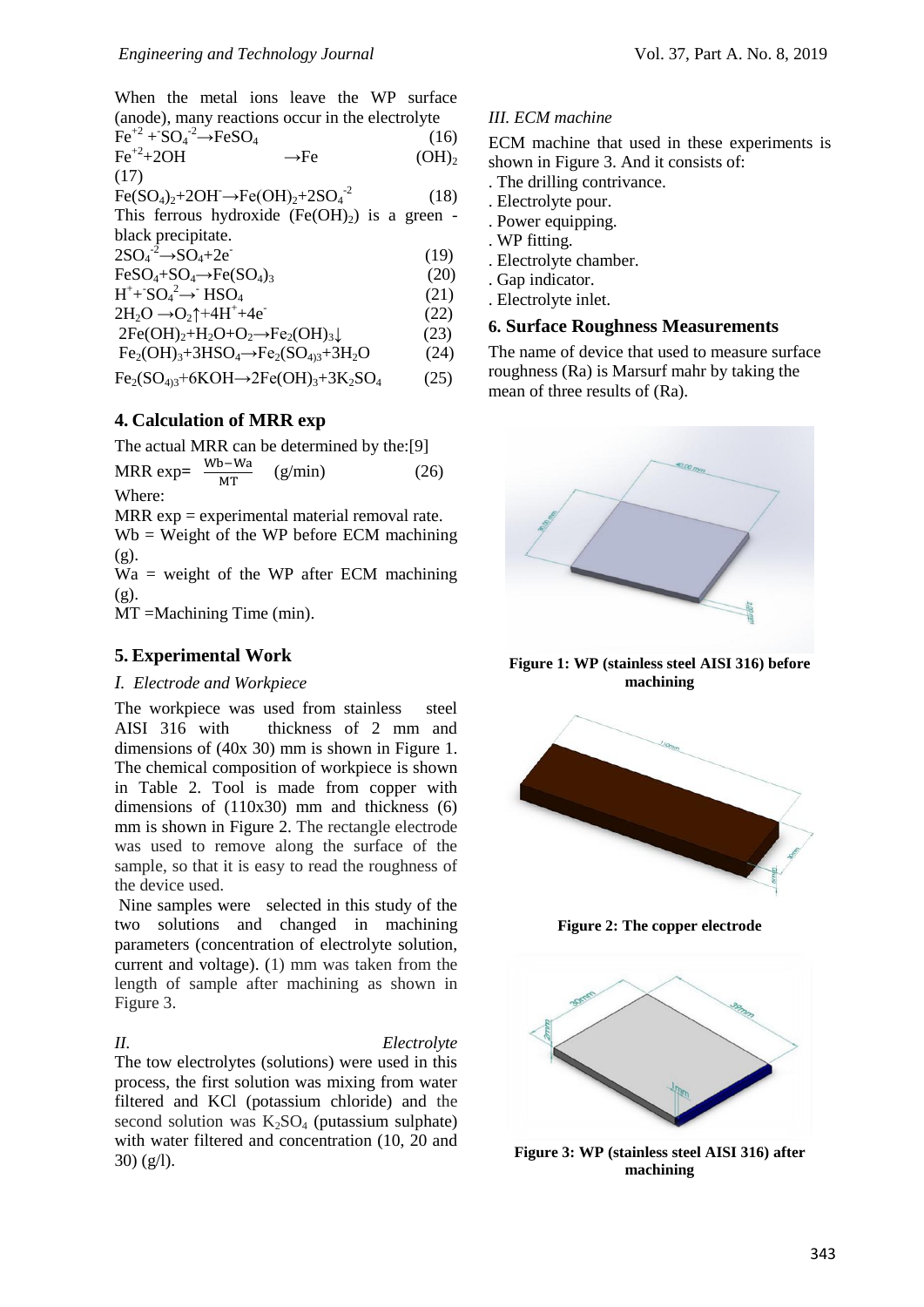

**Figure 4**: **ECM machine.**

#### **7. Results and Discussion**

Different parameters used in this process such as current, voltage and concentration of solution, increase in this parameters lead to increases material removal rate because of increase movement of ions metal and increase temperature lead to increase electrochemical reaction. Surface roughness of KCl solution decrease at value of current 5A and surface roughness decrease in KCl solution with increase current at  $10A$ .  $K_2SO_4$ (Potassium Sulphat) give surface roughness and material removal rate less than KCl (Chloride Potassium) in all levels due to content ion (- HSO4) that product from electrochemical reaction and gave high smooth surface. Potassium chloride solution gave higher roughness and metal removal rate values than potassium sulphate solution due to activity of the potassium element movement, which increases the chemical reaction and increases the heat generated, which affects the softness of the surface.

#### *I. Results of surface roughness*

Figure 5 explains the effect concentration of solution  $(10,20 \text{ and } 30)$  g/l, and current  $(2A)$ , maximum surface roughness for KCl is  $(3.097)\mu$ m, and minimum value is $(0.376)$ , and maximum surface roughness for  $K_2SO_4$  is  $(0.420)\mu$ m, and minimum value is  $(0.124)$ .



**surface roughness at current (2A)**

Figure 6 explains the effect concentration of solution  $(10, 20, 30)g/l$  and current  $(5 A)$ , maximum surface roughness for KCl is  $(4.497)\mu m$ , and minimum value is $(2.032)$ , and maximum surface roughness for  $K_2SO_4$  is  $(0.376)$ µm, and minimum value is  $(0.124)$ .



**Figure 6: Effect of solution concentration on surface roughness at current (5A)**

Figure 7 explains the effect concentration of solution  $(10, 20$  and  $30)g/l$  and current  $(10A)$ , maximum surface roughness for KCl is  $(2.614)\mu m$  and minimum value is $(1.580)$ , and maximum surface roughness for  $(K_2SO_4)$  is  $(0.256)$ µm, and minimum value is  $(0.049)$ .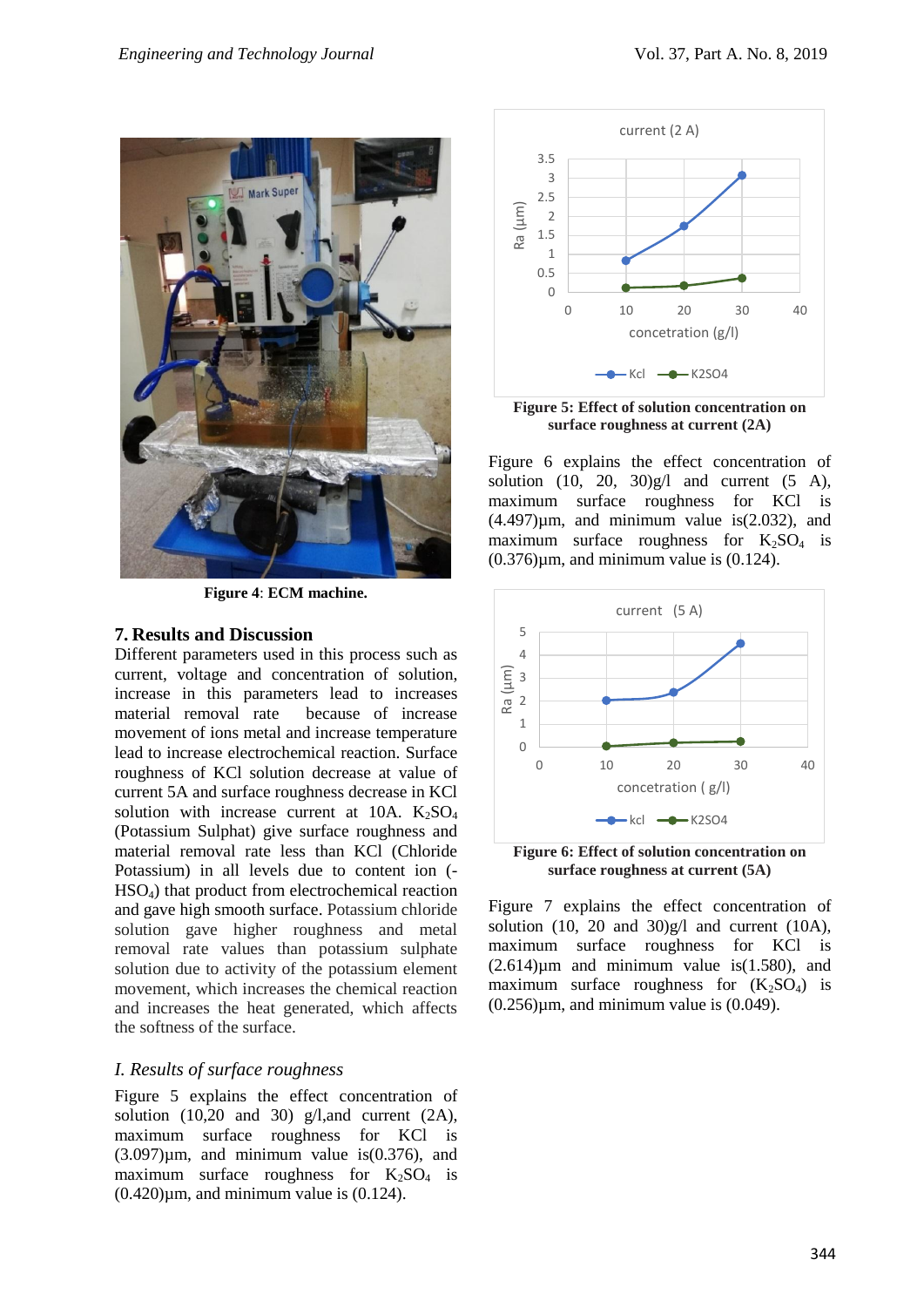

**Figure 7: Effect of solution concentration on surface roughness at current (10A)**

Increase in current and concentration lead to increase in surface roughness at one level due to increase temperature and electrochemical reaction at one level.

#### *II. Results of MRR*

Figure 8 explains the effect of current (2, 5 and 10) A, and voltage (6V), maximum material removal rate for KCl is (0.015)g/min, and minimum value is  $(0.012)$  g/min, and maximum removal rate for  $K_2SO_4$  is  $(0.01)g/min$ , and minimum value is (0.056) g/min .



**Figure 8: Effect of current on material removal rate at voltage (6V)**

Figure 9 explains the effect of current (2,5 and 10) A, and voltage (12V), maximum material removal rate for KCl is (0.027)g/min, and minimum value is $(0.018)$  g/min, and maximum removal rate for  $K_2SO_4$  is  $(0.015)g/min$ , and minimum value is (0.011)g/min.



**Figure 9: Effect of current on material removal rate at voltage (12V).**

Figure 10 explains the effect of current (2,5,10) A, and voltage (20V), maximum material removal rate for KCl is (0.063) g/min, and minimum value is $(0.028)$  g/min, and maximum removal rate for  $K_2SO_4$  is (0.026) g/min, and minimum value is (0.019)g/min.



**Figure 10: Effect of current on material removal rate at voltage (20) V.**

Increase in current and voltage lead to increase material removal rate. And the best MRR of  $K<sub>2</sub>SO<sub>4</sub>$  and KCl can be obtained at 10A of the current, 30 g/l of the concentration and 12 V of the voltage. The results of experimental special of  $K_2SO_4$  solution is shown in Table 3. In addition, the results special of KCl solution as shown in Table 4.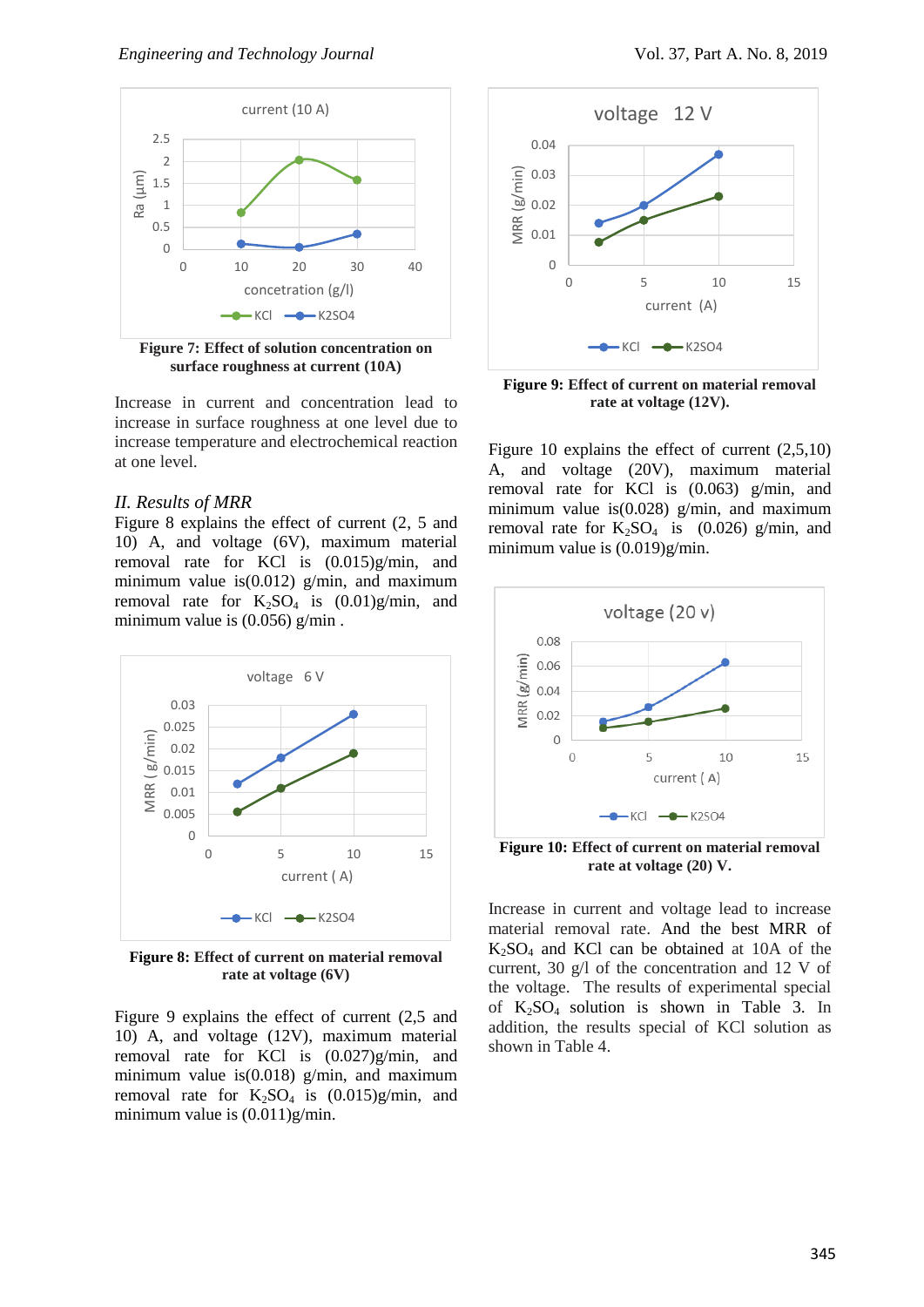| Table 2: Chemical composition of stainless steel 316 |                  |      |       |       |        |        |        |        |     |
|------------------------------------------------------|------------------|------|-------|-------|--------|--------|--------|--------|-----|
| metal                                                | $\mathcal{O}'_0$ | Mn%  | Si%   | $P\%$ | S%     | $Cr\%$ | $Mo\%$ | $Ni\%$ | Fe% |
| Perc.                                                | 0.057            | .769 | 0.391 | 0.035 | 0.0005 | 18.73  | 0.284  | 8.69   | Bal |

| No. of exp. | <b>Concentration</b><br>(g l) | <b>Current</b><br>(A) | <b>Voltage</b><br>V) | <b>Machining</b><br>time (min) | Ra<br>$(\mu m)$ | <b>MRR</b><br>$(g\mid min)$ |
|-------------|-------------------------------|-----------------------|----------------------|--------------------------------|-----------------|-----------------------------|
|             | 10                            | 2                     | h.                   | 65                             | 0.124           | 0.0056                      |
|             | 20                            | ി                     | 12                   | 45                             | 0.180           | 0.0077                      |
|             | 30                            |                       | 20                   | 30                             | 0.376           | 0.01                        |
|             | 10                            |                       | 6                    | 28                             | 0.049           | 0.011                       |
|             | 20                            |                       | 12                   | 25                             | 0.199           | 0.015                       |
|             | 30                            |                       | 20                   | 20                             | 0.256           | 0.015                       |
|             | 10                            | 10                    | 6                    | 19                             | 0.349           | 0.019                       |
|             | 20                            | 10                    | 12                   | 17                             | 0.471           | 0.023                       |
|             | 30                            | 10                    | 20                   | 15                             | 0.327           | 0.026                       |

**Table 3: Results of experimental of K2SO<sup>4</sup> solution**

| Table 4: Results of experimental of KCl solution |  |  |
|--------------------------------------------------|--|--|
|--------------------------------------------------|--|--|

| No. of exp. | Concentration | <b>Current</b> | <b>Voltage</b> | <b>Machining</b> | Ra        | <b>MRR</b>    |
|-------------|---------------|----------------|----------------|------------------|-----------|---------------|
|             | (g l)         | (A)            | V)             | time (min)       | $(\mu m)$ | $(g\mid min)$ |
|             | 10            |                | 6              | 30               | 0.837     | 0.012         |
|             | 20            |                | 12             | 25               | 1.745     | 0.014         |
|             | 30            | ◠              | 20             | 20               | 3.079     | 0.015         |
|             | 10            |                | 6              | 18               | 2.032     | 0.018         |
|             | 20            |                | 12             | 15               | 2.388     | 0.02          |
| O           | 30            |                | 20             | 11               | 4.497     | 0.027         |
|             | 10            | 10             | 6              | 14               | 1.580     | 0.028         |
| 8           | 20            | 10             | 12             | 10               | 1.526     | 0.037         |
| $\Omega$    | 30            | 10             | 20             |                  | 2.641     | 0.063         |

#### **8. Conclusion**

The conclusions from experimental work are: 1-Increasing in concentration, current and voltage lead to increase in material removal rate (MRR) of the solutions.

2-Increase in concentration lead to increase in surface roughness.

3-Increase current lead to decrease in surface roughness.

4- The best surface roughness of  $K_2SO_4$ solution can be obtained at 5A of the current, 10 g/l of the concentration and 6V of the voltage. And the best surface roughness of KCl solution can be obtained at 2A of the current, 10g/l of the concentration and 6V of the voltage.

5- The maximum material removal rate of solutions can be obtained at 30g/l of the concentration, 20V of the voltage and 10A of the current.

#### **Reference**

[1] X. Fang, N. Qu, H. Li and D. Zhu, "Enhancement of insulation coating durability in electrochemical drilling," Int J Adv Manuf Technol, Vol. 68, pp. 9–12, 2005–2013.

[2] E.S. Lee, "International Journal of Advanced Manufacturing Technology, Chapter 16, pp. 591-599, 2000.

[3] F. Phillip and O.J. Muñoz, "Manufacturing Process and System," Ninth edition, Chapter 20, Published Simultaneously Canada, pp.482-483, 1997.

[4] R. Ganjir, "Optimization of Process Parameters in ECM by Using Rotary U Shaped Tool," M.Sc. Thesis, National Institute of Technology, India, pp.1-65, 2010.

[5] S.J. Lee, C.P. Liu, T.J. Fan, and Y.H. Chen, International Journal of Electrochemical Science, Chapter 8, pp. 1713-1721 , 2013.

[6] M.K. Das, K. kumar and T. Kr, "Artificial Neural Networks Modeling for the Predication of Surface Roughness in ECM," International Journal of Applied Engineering Research, Vol.9, No.26, PP.9251-9254, India, 2014.

[7] Sh. Hammed, A. Mustafa and K. Safaa, "Optimization of Surface Roughness for Al-alloy in Electro-chemical Machining (ECM) Using Taguchi Method," Journal of Engineering Vol. 23, pp. 62-71, 2017.